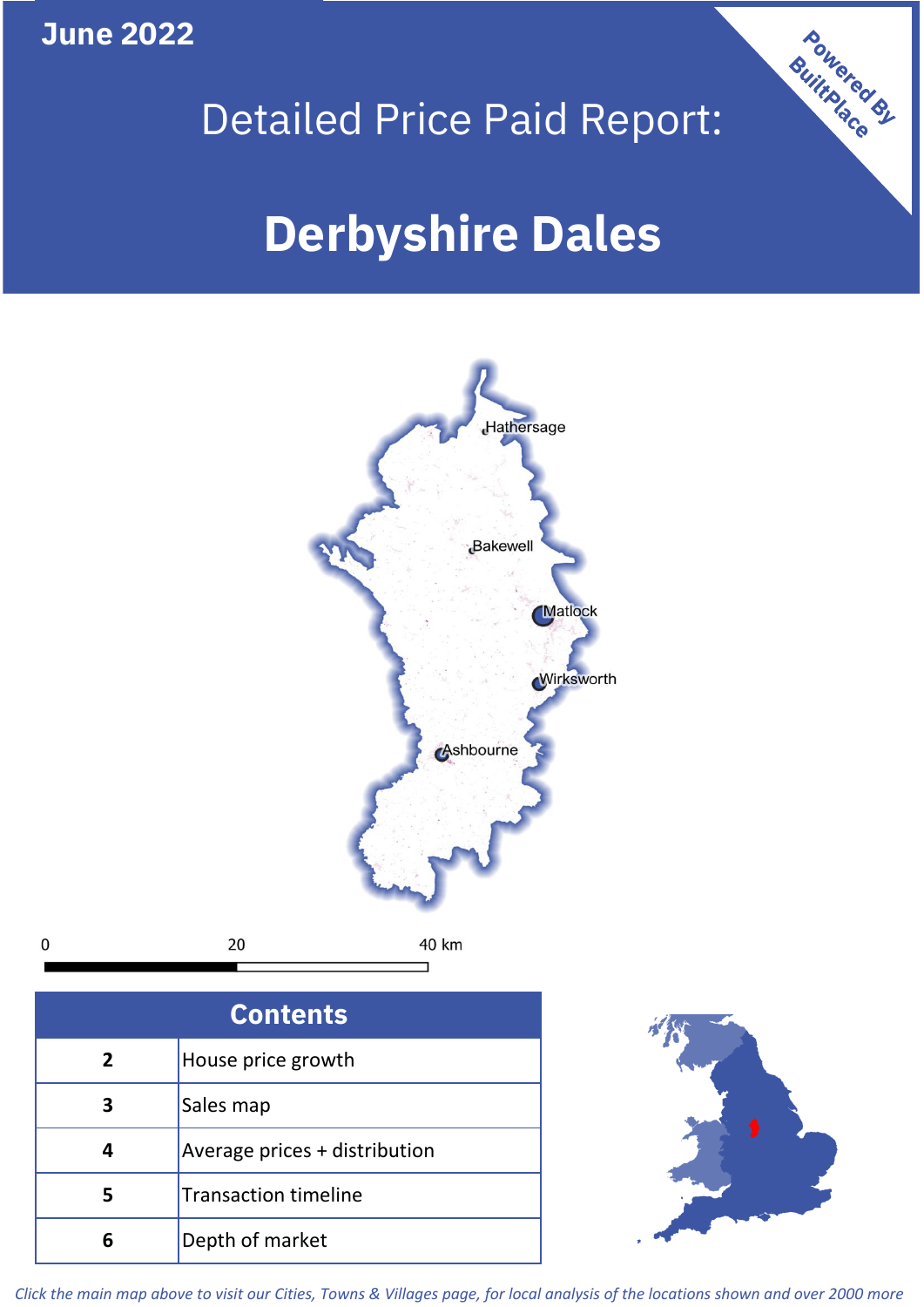#### **Headline Data**

|                     | <b>Current level</b> | 3 month  | <b>Annual</b> | 5 year   | 10 year |
|---------------------|----------------------|----------|---------------|----------|---------|
| <b>House prices</b> | £330,104             | 4.0%     | 9.8%          | 36.6%    | 57.8%   |
| <b>Transactions</b> | 1,098                | $-16.4%$ | 1.8%          | $-14.7%$ | 35.7%   |

# **House Price Growth (April 2022 data)**

#### *Annual Change in House Prices*



House prices in Derbyshire Dales grew by 9.8% in the 12 months to April 2022 (based on 3-month smoothed data). By comparison national house prices grew by 10.7% and prices in the East Midlands grew by 11.6% over the same period.

Derbyshire Dales house prices are now 44.7% above their previous peak in 2007, compared to +50.1% for the East Midlands and +52.9% across England.



#### *Year-To-Date Change in House Prices, December to April*

Local prices have grown by 5.0% in 2022 so far, compared to growth of 5.2% over the same period last year.

#### *Source: OS OpenData; UK House Price Index (Contains HM Land Registry data © Crown copyright)*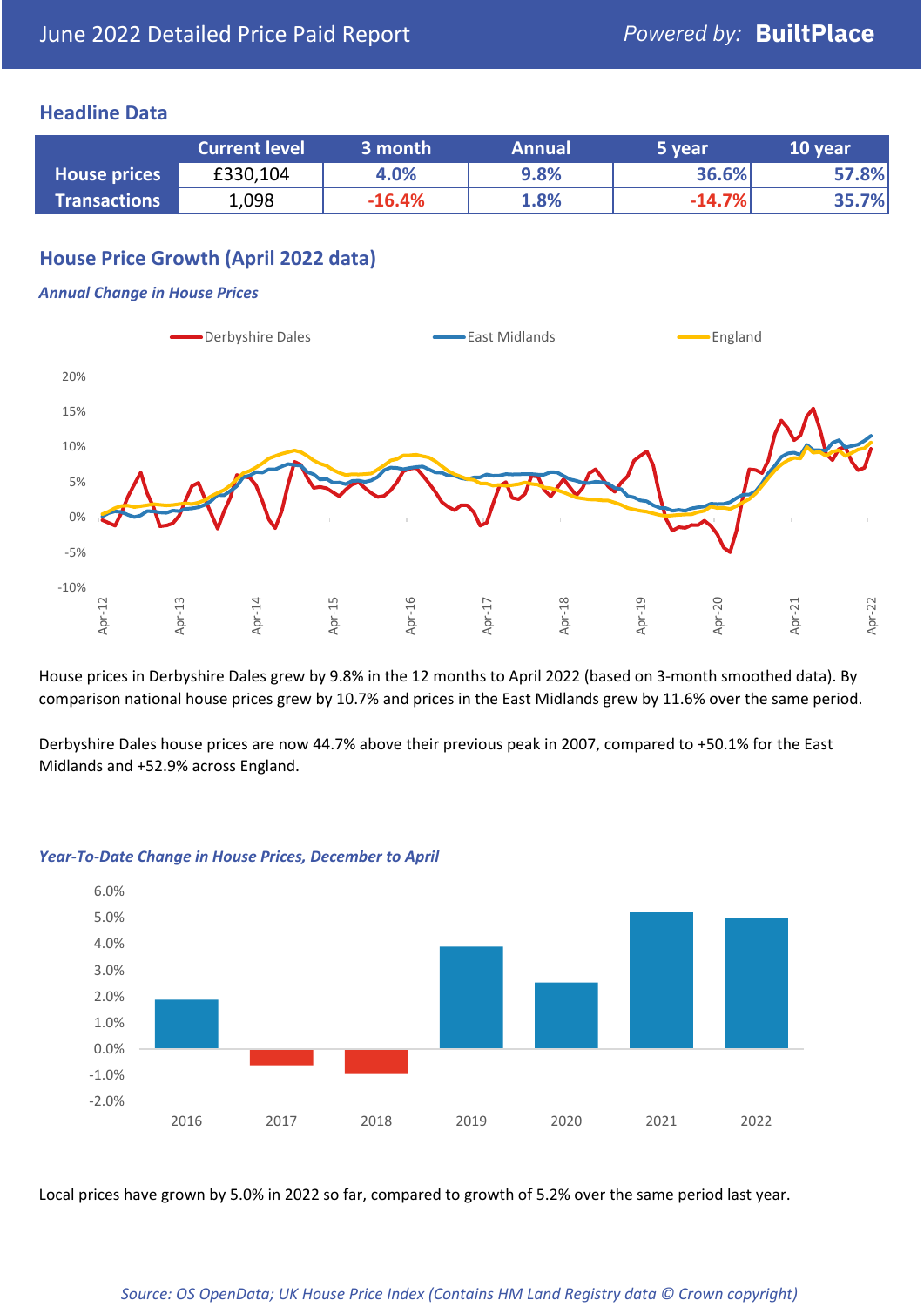# **House Price Map**

#### *12 months to April 2022*



*Each point is one postcode, coloured by the average value relative to all sales in this local authority (price bands are LA-specific quintiles).*

# **Map Key**

| Min      | <b>Max</b> |                            |
|----------|------------|----------------------------|
| Up to    | £190,000   | 1st quintile / lowest 20%  |
| £190,000 | £251,000   | 2nd quintile               |
| £251,000 | £320,000   | 3rd quintile               |
| £320,000 | £443,000   | 4th quintile               |
| £443,000 | and over   | 5th quintile / highest 20% |
|          |            |                            |

#### *Source: OS OpenData; UK House Price Index (Contains HM Land Registry data © Crown copyright)*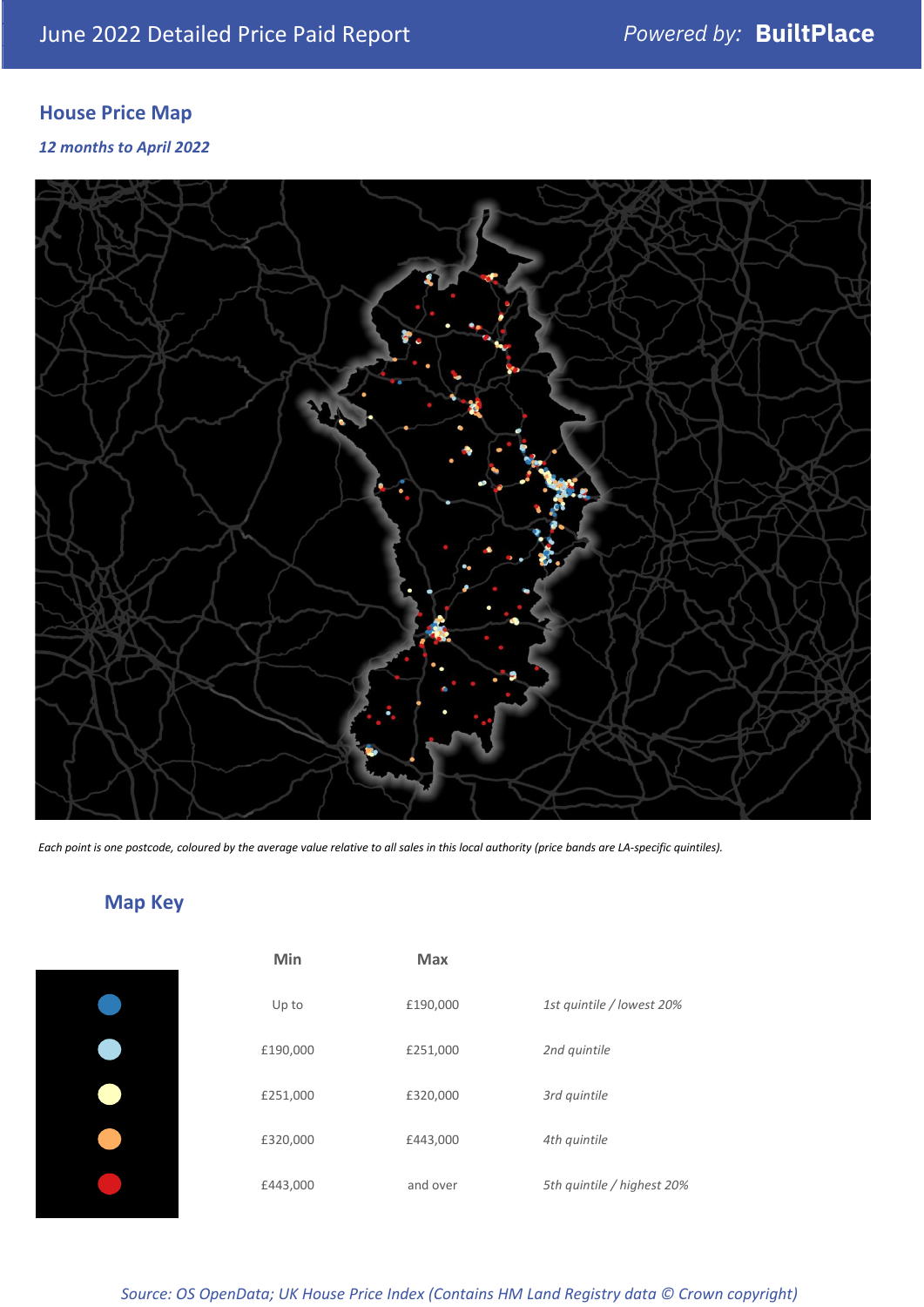# **Average House Price by Property Type**

#### *12 months to April 2022*



|                 | <b>New</b> | <b>Second hand</b> |  |  |
|-----------------|------------|--------------------|--|--|
| <b>Flat</b>     | £286,567   | £237,396           |  |  |
| <b>Terraced</b> | £199,995   | £238,955           |  |  |
| Semi-detached   | £267,143   | £280,043           |  |  |
| <b>Detached</b> | £556,700   | £487,651           |  |  |

### **House Price Distribution by Year**

*All properties, by price band and calendar year (2020 = year to date)*

|                    | 1997 | 2002 | 2007 | 2012 | 2017 | 2019 | 2020 |
|--------------------|------|------|------|------|------|------|------|
| <b>Under £100k</b> | 72%  | 39%  | 3%   | 7%   | 1%   | 1%   | 0%   |
| £100-200k          | 23%  | 42%  | 41%  | 44%  | 35%  | 22%  | 22%  |
| E200-300k          | 3%   | 13%  | 30%  | 25%  | 30%  | 32%  | 28%  |
| £300-400k          | 1%   | 3%   | 14%  | 11%  | 16%  | 19%  | 19%  |
| £400-500k          | 0%   | 1%   | 7%   | 8%   | 9%   | 11%  | 12%  |
| <b>£500k-1m</b>    | 0%   | 1%   | 5%   | 5%   | 7%   | 13%  | 18%  |
| £1-2m              | 0%   | 0%   | 0%   | 0%   | 0%   | 1%   | 1%   |
| <b>Over £2m</b>    | 0%   | 0%   | 0%   | 0%   | 0%   | 0%   | 0%   |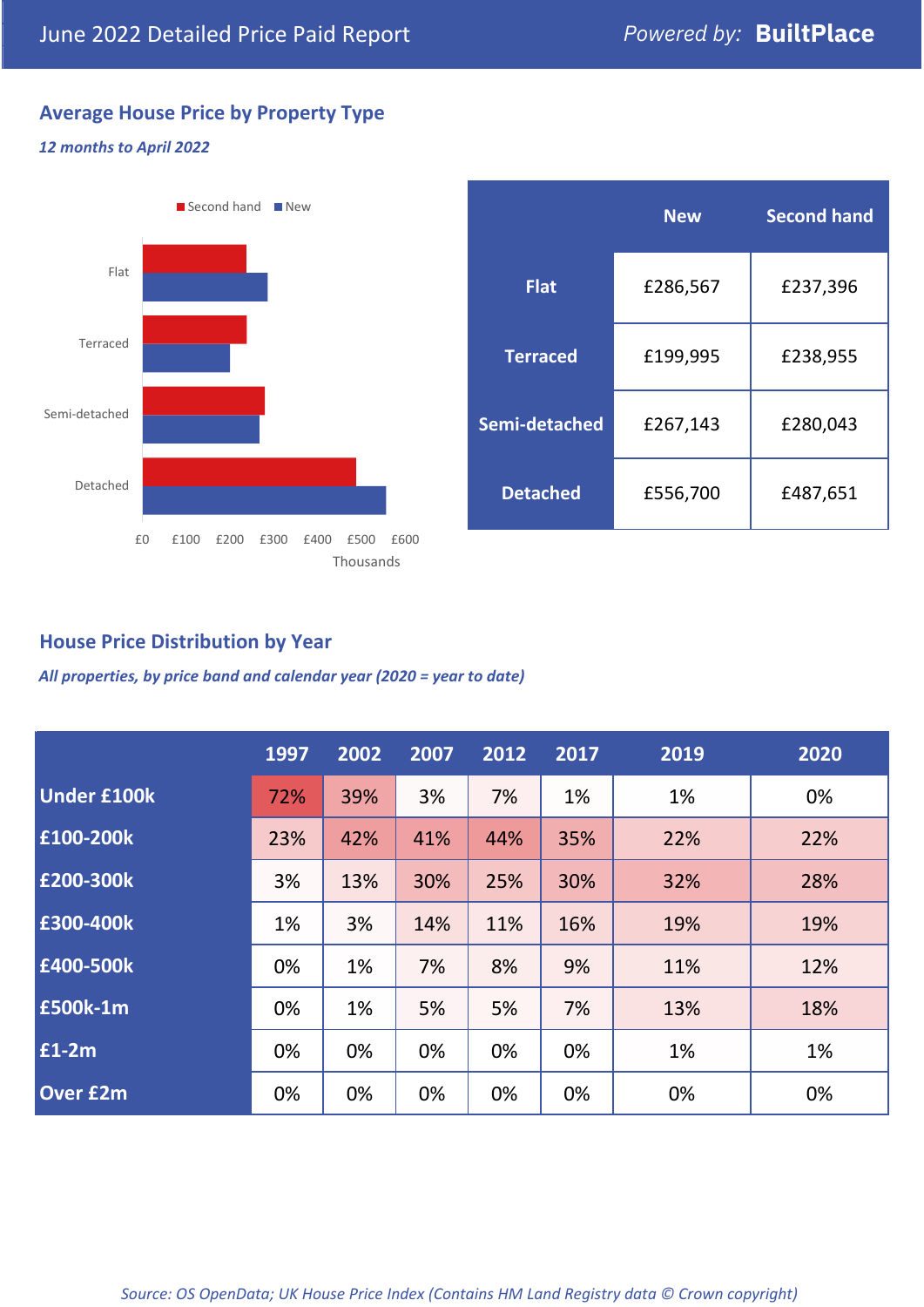## **Transactions (February 2022 data)**

*Annual Transactions, Indexed (2001-05 average = 100)*



There were 1,098 transactions in Derbyshire Dales during the 12 months to February 2022. This is 83% of the average from 2001-05 and suggests activity is below pre-downturn levels.

Transactions in Derbyshire Dales have fallen by 6.7% since 2014, compared to changes of -8.0% for East Midlands and - 7.7% for England.



#### *Cash and New Build Sales as % of Total, by Year*

*Note: The data on this page EXCLUDES transactions identified as transfers under a power of sale/repossessions, buy-to-lets (where they can be identified by a mortgage), and transfers to non-private individuals - i.e. it comprises only Land Registry 'A' data.*